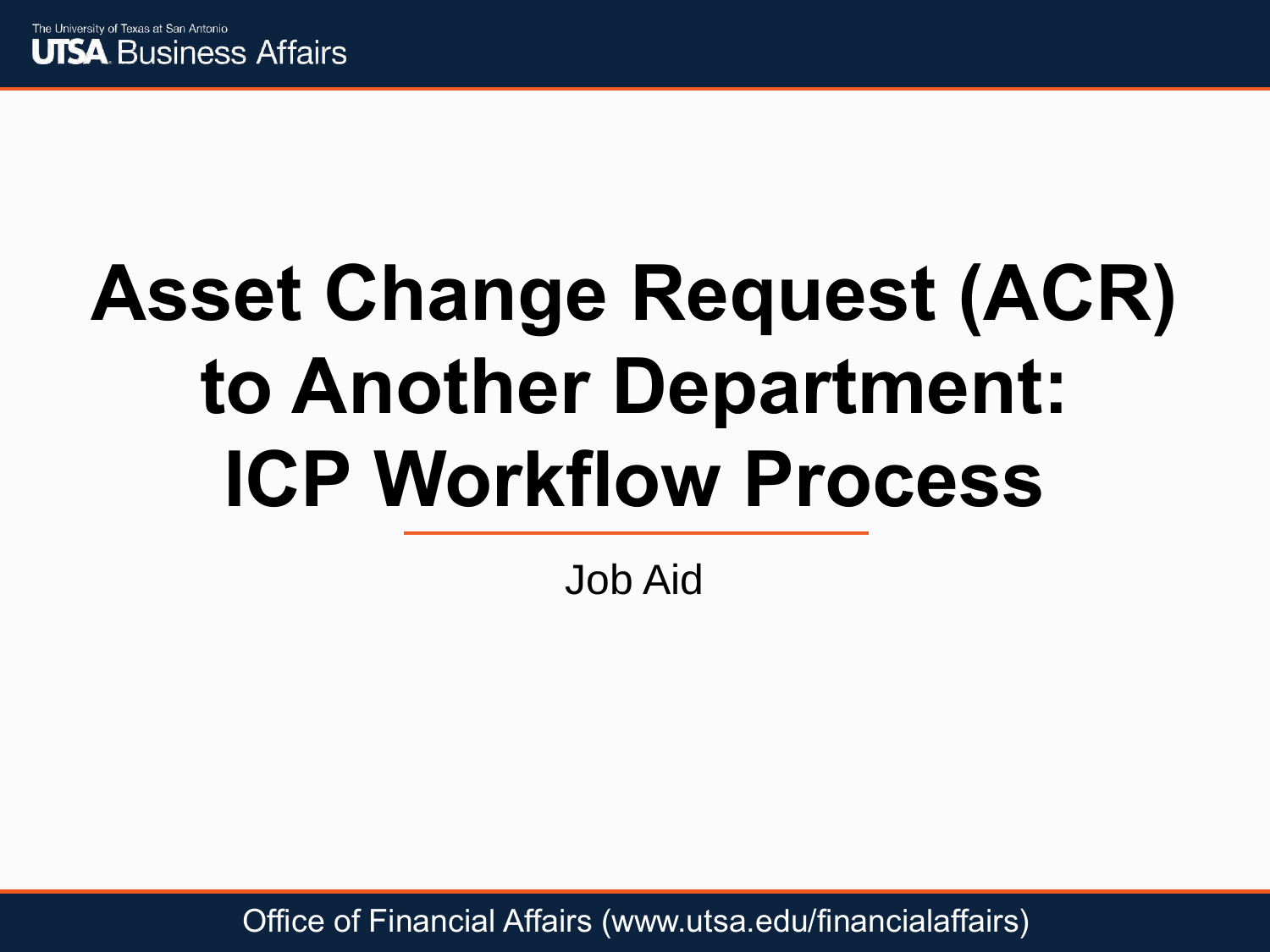

### **Processing an ACR to Another Department**

Select the **Asset Mgmt & Cap. Expenditures (AM) Module** to access the "Asset UT Customizations" tile.

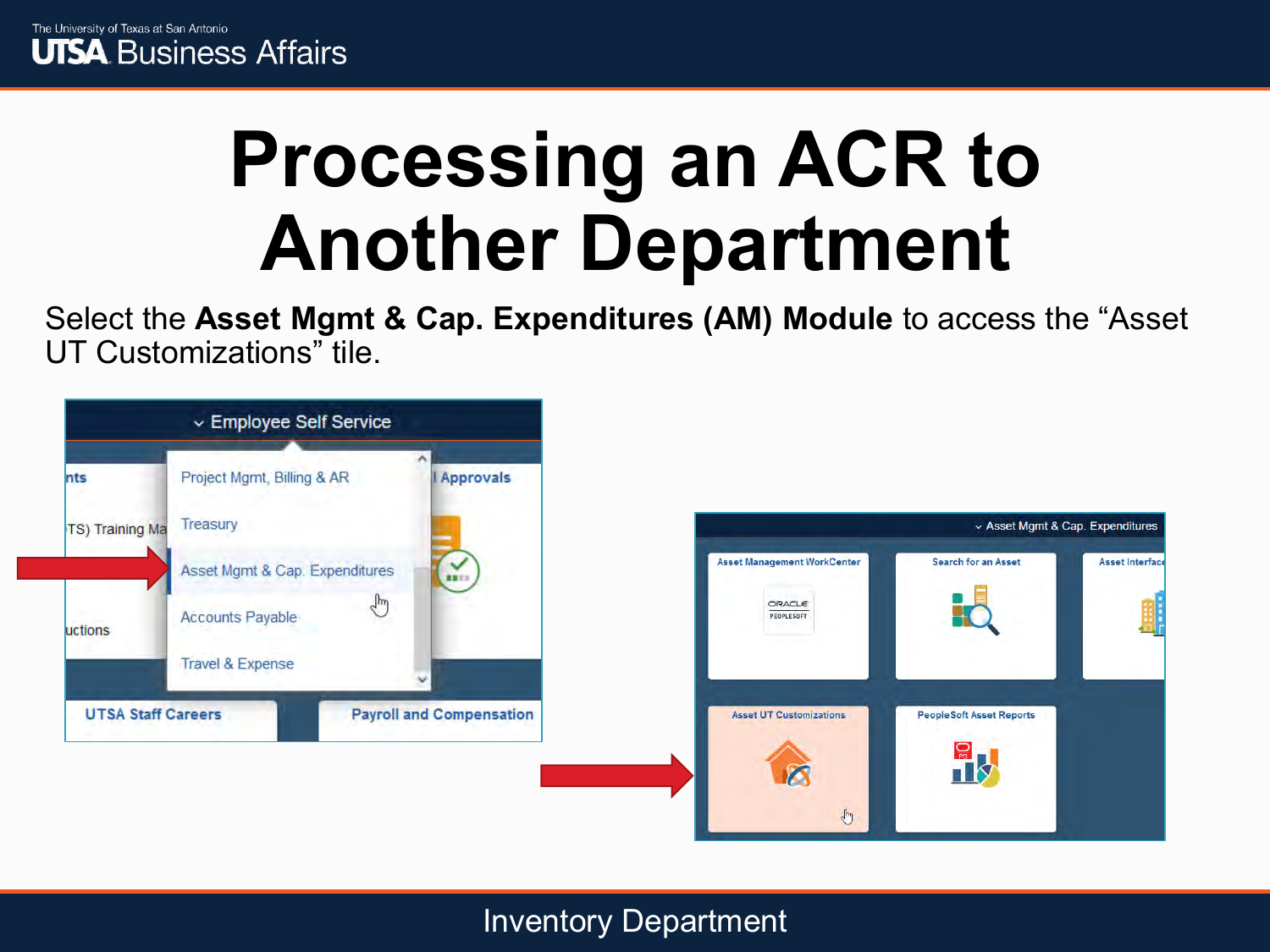

Click on "Add a New Value" tab.

| Asset Mgmt & Cap. Expenditures | <b>Asset UT Customizations</b>                                                                                                                                                                                                                                                                     |
|--------------------------------|----------------------------------------------------------------------------------------------------------------------------------------------------------------------------------------------------------------------------------------------------------------------------------------------------|
| Sex Asset Change Request       | <b>Asset Change Request</b>                                                                                                                                                                                                                                                                        |
| <b>Reporting Tool</b>          | Enter any information you have and click Search. Leave fields blank for a list of all values.<br>$\checkmark$<br><b>Find an Existing Value</b><br>Add a New Value<br>Search Criteria                                                                                                               |
|                                | Transaction ID begins with $\sim$<br>Business Unit begins with v<br>Q<br>Asset Identification begins with $\sim$<br>Q<br>Tag Number begins with $\sim$<br>Q<br>Approval Status $=$<br>$\checkmark$<br>v<br>Department begins with $\sim$<br>Q<br>Activity Type $=$<br>$\checkmark$<br>$\checkmark$ |
|                                | Basic Search <b>Q</b> Save Search Criteria<br>Clear<br>Search<br>Find an Existing Value   Add a New Value                                                                                                                                                                                          |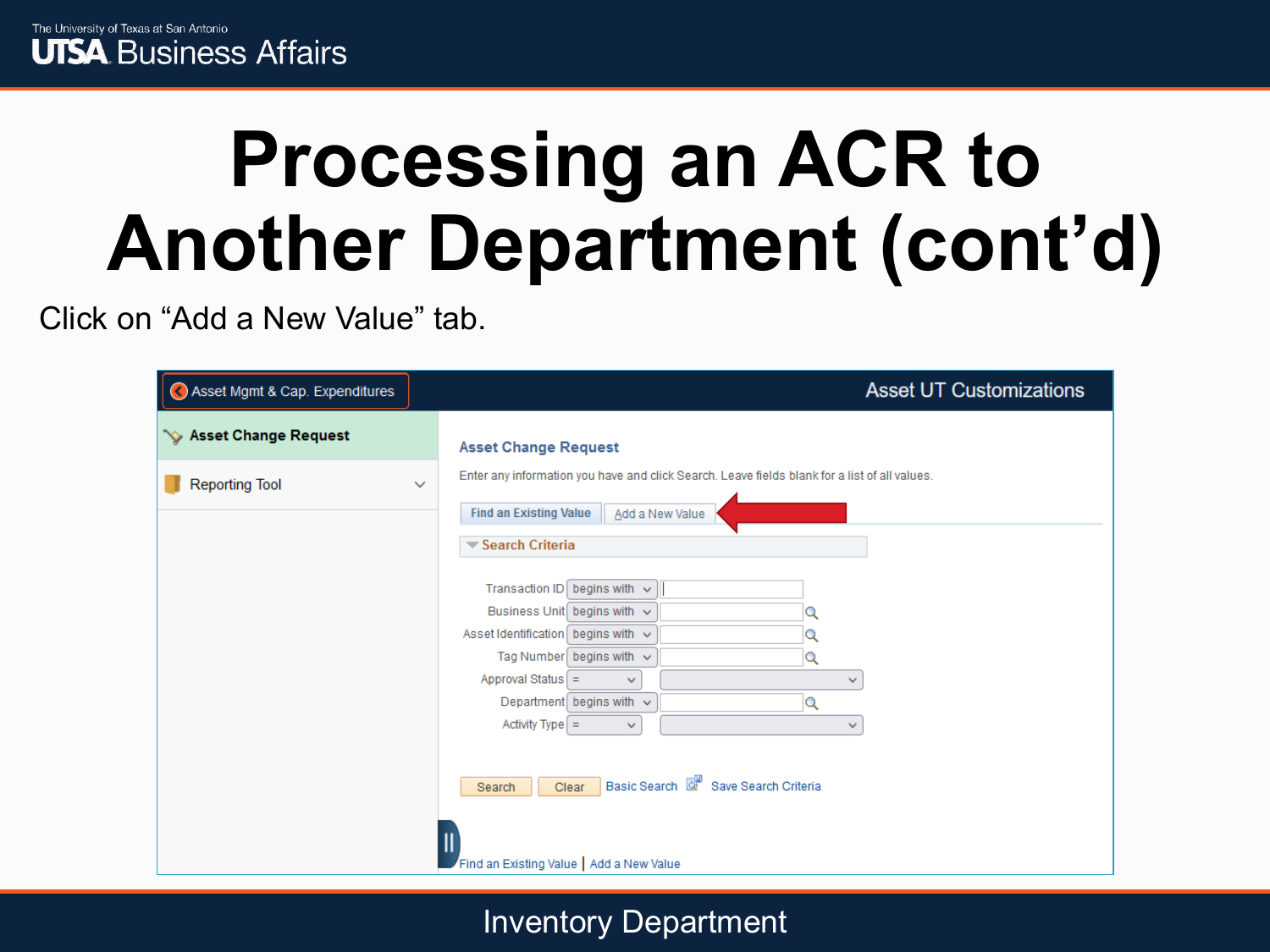- 1. Enter the following:
	- Business unit code: **UTSA1**
	- Tag number of the asset to be transferred to the receiving department
- 2. Click "Add"

Note: The "Transaction ID" and "Asset Identification" populate with default values.

| <b>Asset Change Request</b>                      |  |
|--------------------------------------------------|--|
| <b>Add a New Value</b><br>Find an Existing Value |  |
|                                                  |  |
| <b>Transaction ID NEXT</b>                       |  |
| <b>Business Unit UTSA1</b>                       |  |
| Asset Identification 0000000000018 $\times$ Q    |  |
| Tag Number 166686                                |  |
|                                                  |  |
| Add                                              |  |
|                                                  |  |
|                                                  |  |
|                                                  |  |
| Find an Existing Value   Add a New Value         |  |
|                                                  |  |
|                                                  |  |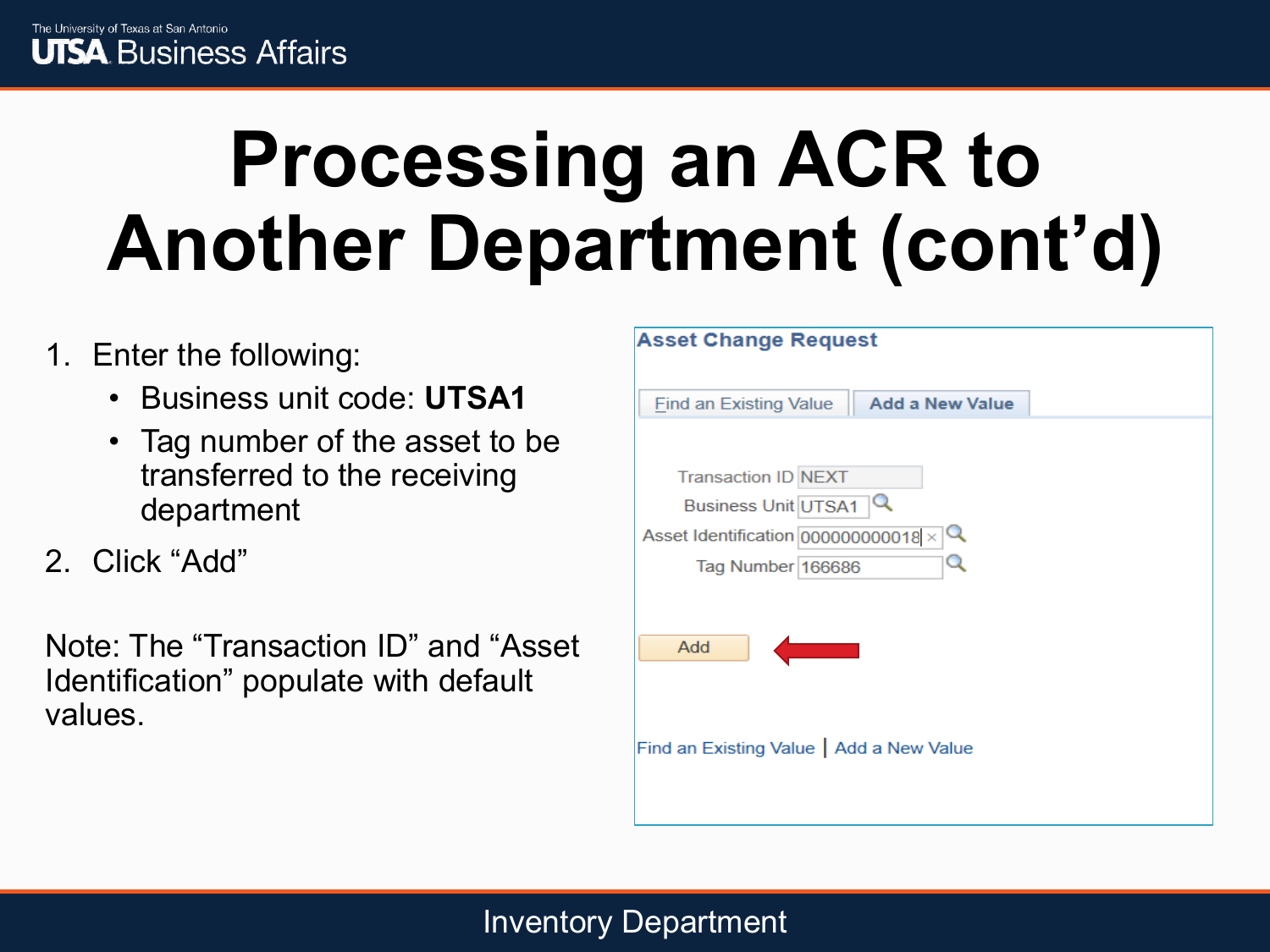### 3. Review the **Asset Details**:

- Current asset details will display
- Verify you are transferring the correct asset to the receiving department

Only ICPs who have access to the **PeopleSoft AM Module** can submit asset change requests. The ICP is listed as the "requester."

| <b>Asset Details</b>                               |                              |                          |        |
|----------------------------------------------------|------------------------------|--------------------------|--------|
| Transaction ID: NEXT                               |                              | Approval Status; Initial |        |
| Business Unit: UTSA1                               |                              | Principle Investigator:  |        |
| Asset ID: 00000000018 DATA PROJECTOR PANASONIC 350 |                              |                          |        |
| Asset Tag Number: 166686                           |                              | Building                 | Sector |
| Frio Street Bld 2.516<br>Location: FS2516          |                              | FS                       | 2516   |
| Location Eff Date: 04/25/2019                      | Project ID:                  |                          |        |
| Department: AIT006 OIT LEARNING TECHNOLOGIES       | Profile ID: 218CTL41         |                          |        |
| Current Custodian: 600 (control) (contractor of    | Serial ID: SC4136048         |                          |        |
| Cust Eff Date: 06/12/2014                          | Acquisition Date: 06/11/2014 |                          |        |
| Asset Class: 218 Data Projectors                   |                              |                          |        |
| Requester:                                         |                              |                          |        |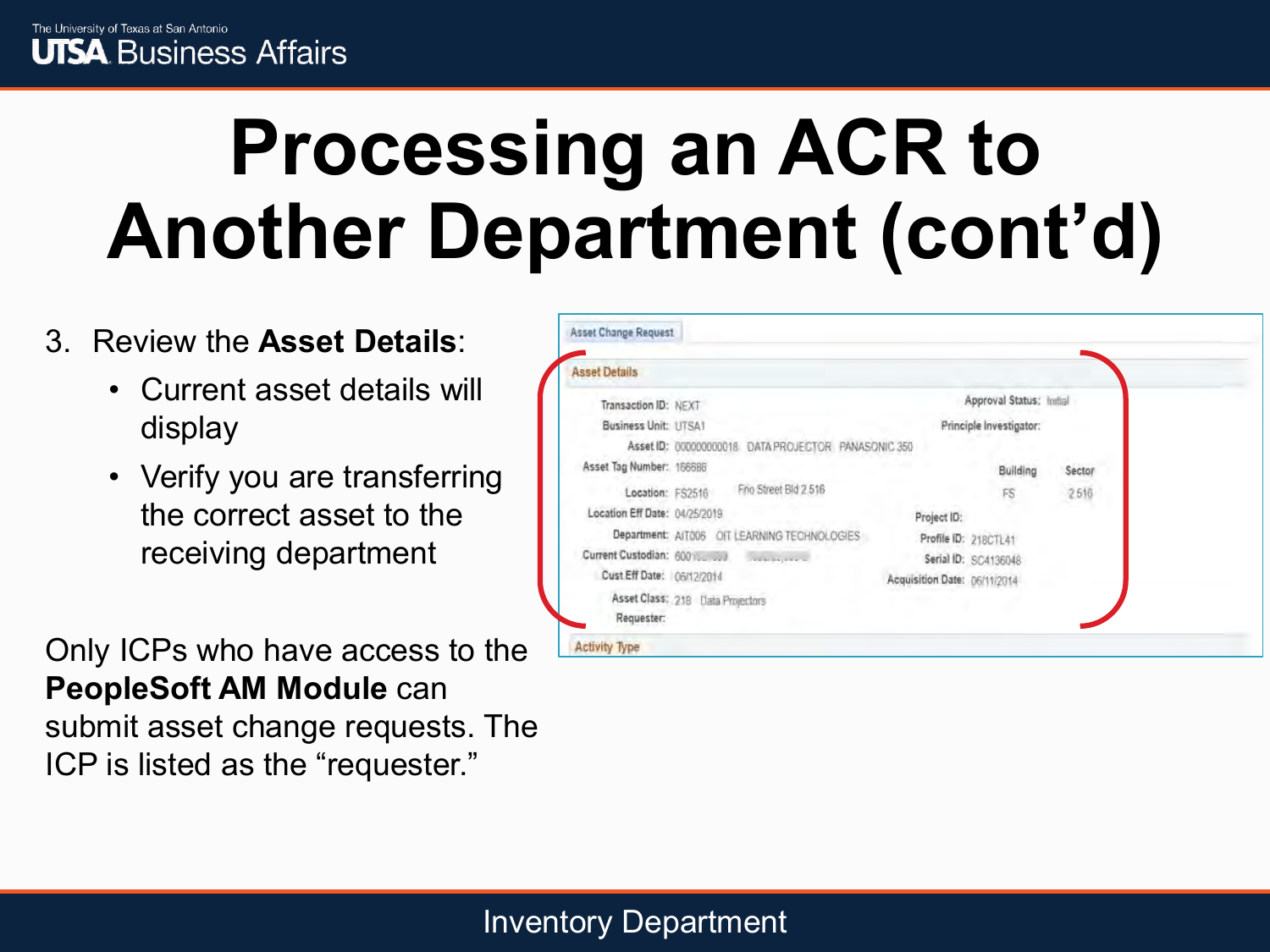

4. In the **Activity Type**  section, select "Asset Transfer."

| Transaction ID: NEXT                                |                                            | Approval Status: Initial |        |  |
|-----------------------------------------------------|--------------------------------------------|--------------------------|--------|--|
| <b>Business Unit: UTSA1</b>                         |                                            | Principle Investigator:  |        |  |
| Asset ID: 000000000018 DATA PROJECTOR PANASONIC 350 |                                            |                          |        |  |
| Asset Tag Number: 166686                            |                                            | Building                 | Sector |  |
| Frio Street Bld 2.516<br>Location: FS2516           |                                            | FS                       | 2516   |  |
| Location Eff Date: 04/25/2019                       | Project ID:                                |                          |        |  |
| Department: AIT006 OIT LEARNING TECHNOLOGIES        |                                            | Profile ID: 218CTL41     |        |  |
|                                                     |                                            | Serial ID: SC4136048     |        |  |
| Cust Eff Date: 06/12/2014                           | Acquisition Date: 06/11/2014               |                          |        |  |
| Asset Class: 218 Data Projectors                    |                                            |                          |        |  |
|                                                     |                                            |                          |        |  |
| Requester:                                          |                                            |                          |        |  |
| <b>Activity Type</b>                                |                                            |                          |        |  |
| Asset Transfer Asset Removal                        | ○ Asset Return ○ Asset Transfer to Surplus |                          |        |  |
| w<br>Date of Transfer:                              |                                            | Building                 | Sector |  |
| Q.<br>New Location:                                 |                                            |                          |        |  |
|                                                     |                                            |                          |        |  |
| Custodian Transfer Date:                            |                                            |                          |        |  |
| New Custodian:<br>New Department:                   |                                            |                          |        |  |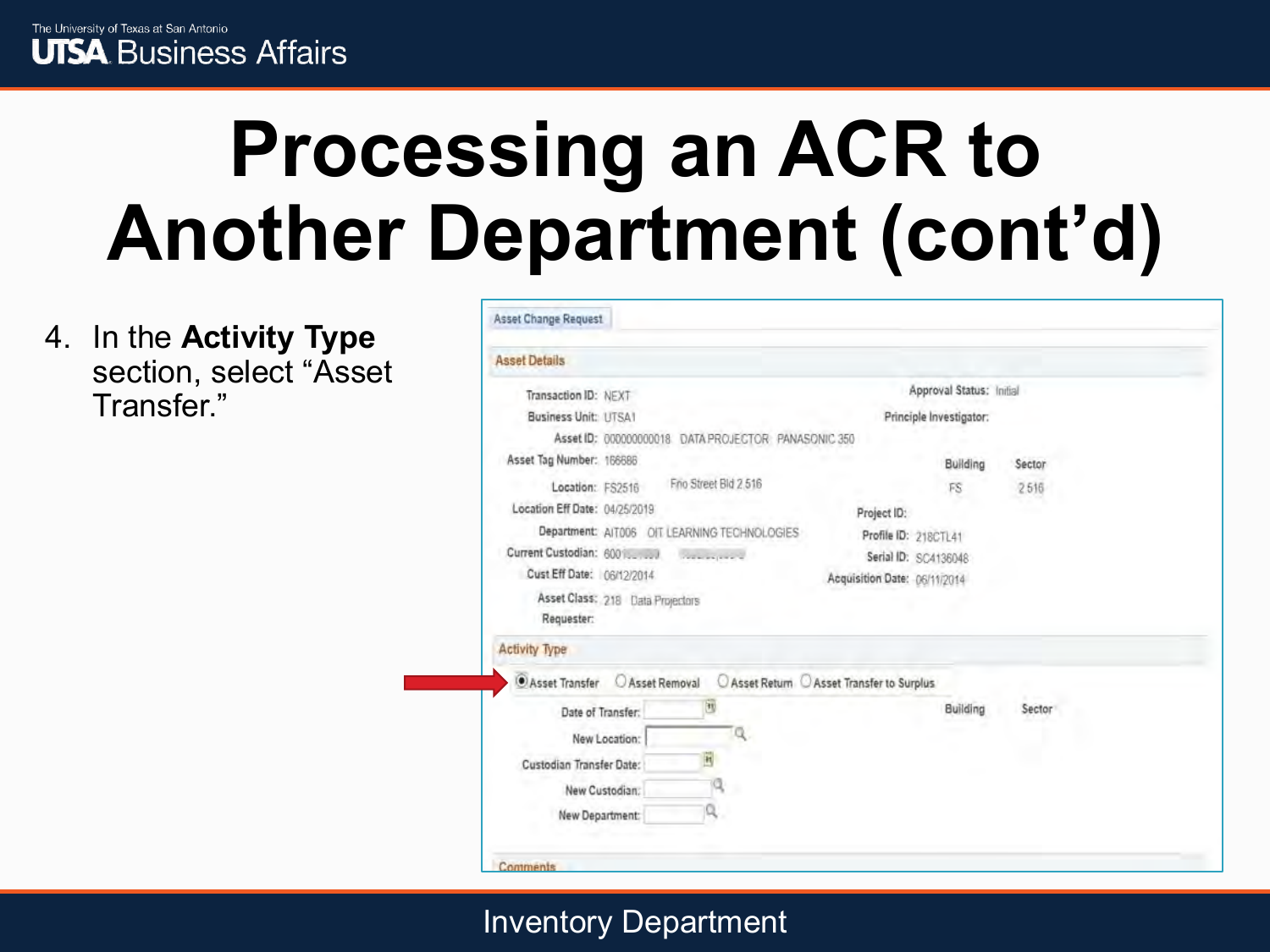- 5. Enter the asset transfer information:
	- **Date of Transfer:** Select today's date
	- **New Location:** Enter the new location code or click on the magnifier icon to search for the location code
	- **Custodian Transfer Date:** Select today's date
	- **New Custodian:** Enter the employee ID number
	- **New Department:** Enter the receiving department ID

| <b>Activity Type</b>                |               |                                        |                 |        |
|-------------------------------------|---------------|----------------------------------------|-----------------|--------|
| Asset Transfer                      | Asset Removal | Asset Return Asset Transfer to Surplus |                 |        |
| Date of Transfer: 04/27/2021        |               |                                        | <b>Building</b> | Sector |
| New Location: GS1128                |               | Grad School-Res Bld 1.128              | GSR             | 1.128  |
| Custodian Transfer Date: 04/27/2021 |               |                                        |                 |        |
| New Custodian: 6001                 |               | m                                      |                 |        |
| New Department: AUC003              |               | RESERVE OFFICERS TRAINING CORP         |                 |        |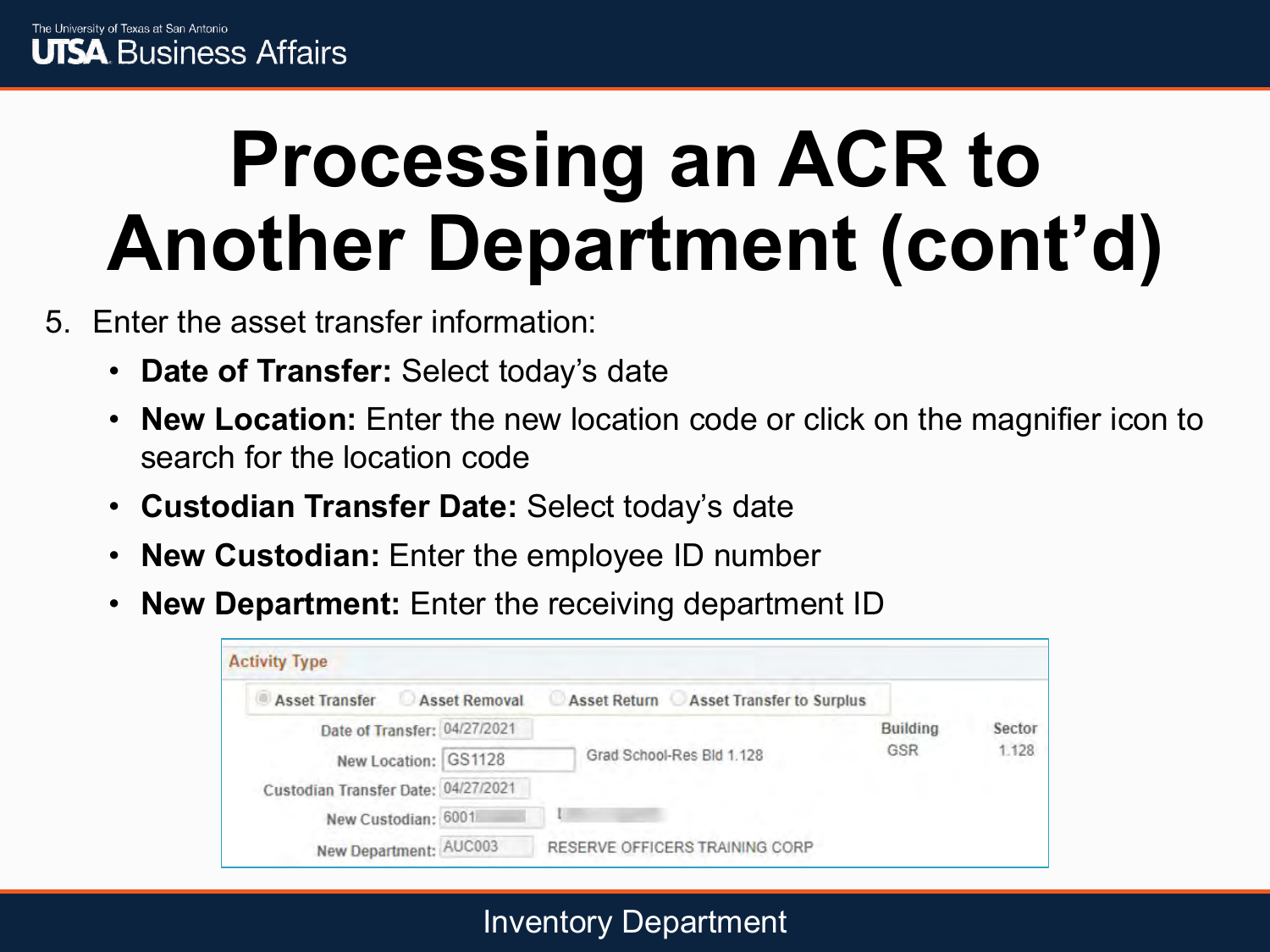- 6. Add comments explaining reason for the asset transfer to the receiving department
- 7. Click "Save" or "Submit"
	- Save: Holds the transfer in an initial (incomplete) status
	- Submit: Routes the transfer request to the first approver